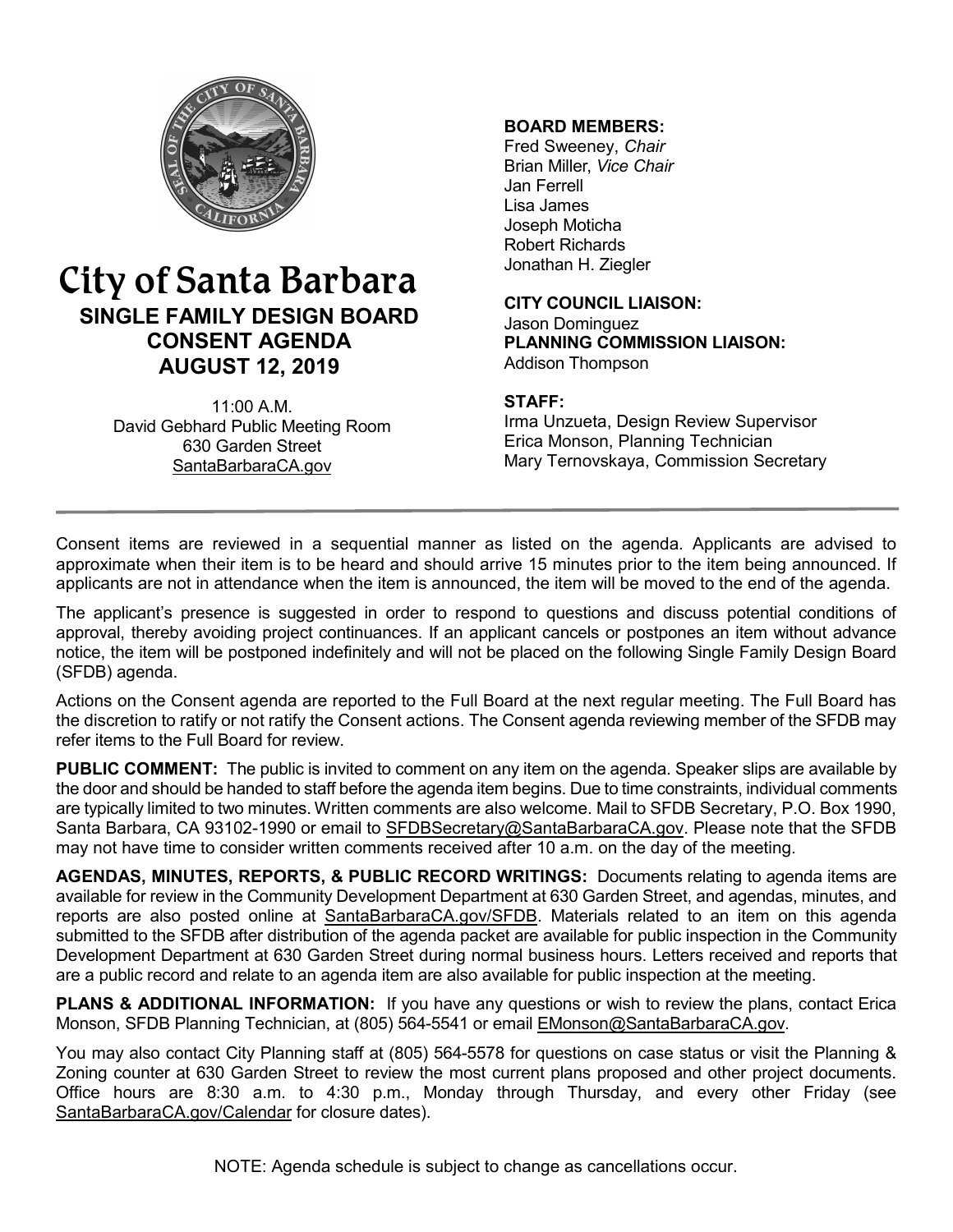**AMERICANS WITH DISABILITIES ACT:** If you need auxiliary aids or services or staff assistance to attend or participate in this meeting, contact the SFDB Secretary at (805) 564-5470, ext. 3308. If possible, notification at least 48 hours prior to the meeting will usually enable the City to make reasonable arrangements. Specialized services, such as sign language interpretation or documents in Braille, may require additional lead time to arrange.

**APPEALS:** Decisions of the SFDB may be appealed to the City Council. For further information on appeals, contact the Planning Division staff or the City Clerk's office. Appeals must be in writing and must be filed with the City Clerk at City Hall, 735 Anacapa Street within 10 calendar days of the meeting at which the Board took action or rendered its decision.

**NOTICE:** On Thursday, August 8, 2019, this Agenda was posted on the outdoor bulletin board at the Community Development Department, 630 Garden Street and online at [SantaBarbaraCA.gov/SFDB](http://www.santabarbaraca.gov/gov/brdcomm/nz/sfdb/agendas.asp).

#### **PLEASE BE ADVISED**

CEQA Guidelines §15183 Exemptions (Projects Consistent with General Plan). Under this California Environmental Quality Act (CEQA) Guidelines section, projects with new development (new nonresidential square footage or new residential units) qualify for an exemption from further environmental review documents if (1) they are consistent with the General Plan development density evaluated in the 2011 General Plan Program Environmental Impact Report, and (2) any potentially significant project-specific impacts are addressed through existing development standards. Section 15183 exemptions are determined by staff based on a preliminary environmental review process. A decision-maker CEQA finding is required for a Section 15183 exemption. City Council General Plan environmental findings remain applicable for the project.

### **NOTICE OF CASE NUMBER FORMAT CHANGE**

*The City has recently updated permit tracking software necessitating a change to the case number prefix from "MST" to "PLN."*

# **PROJECT DESIGN APPROVAL AND FINAL APPROVAL**

**A. 929 E CANON PERDIDO ST**

| Assessor's Parcel Number: 029-315-010 |                |
|---------------------------------------|----------------|
| Zone:                                 | R-2            |
| <b>Application Number:</b>            | PLN2019-00161  |
| Owner:                                | John Rodriguez |
| Applicant:                            | Dale Pekarek   |

(Proposal for a 799 square foot two-story Accessory Dwelling Unit (ADU) located in the front yard of an existing 1,193 square foot single-unit residence with a 238 square foot attached one-car garage and one-car carport. The proposed total of 1,589 square feet of development on an existing 5,000 square foot lot is 92% of the guideline maximum floor-to-lot area ratio (FAR).)

# **Project Design and Final Approval is requested. Project requires Neighborhood Preservation findings. Project was last reviewed on May 28, 2019.**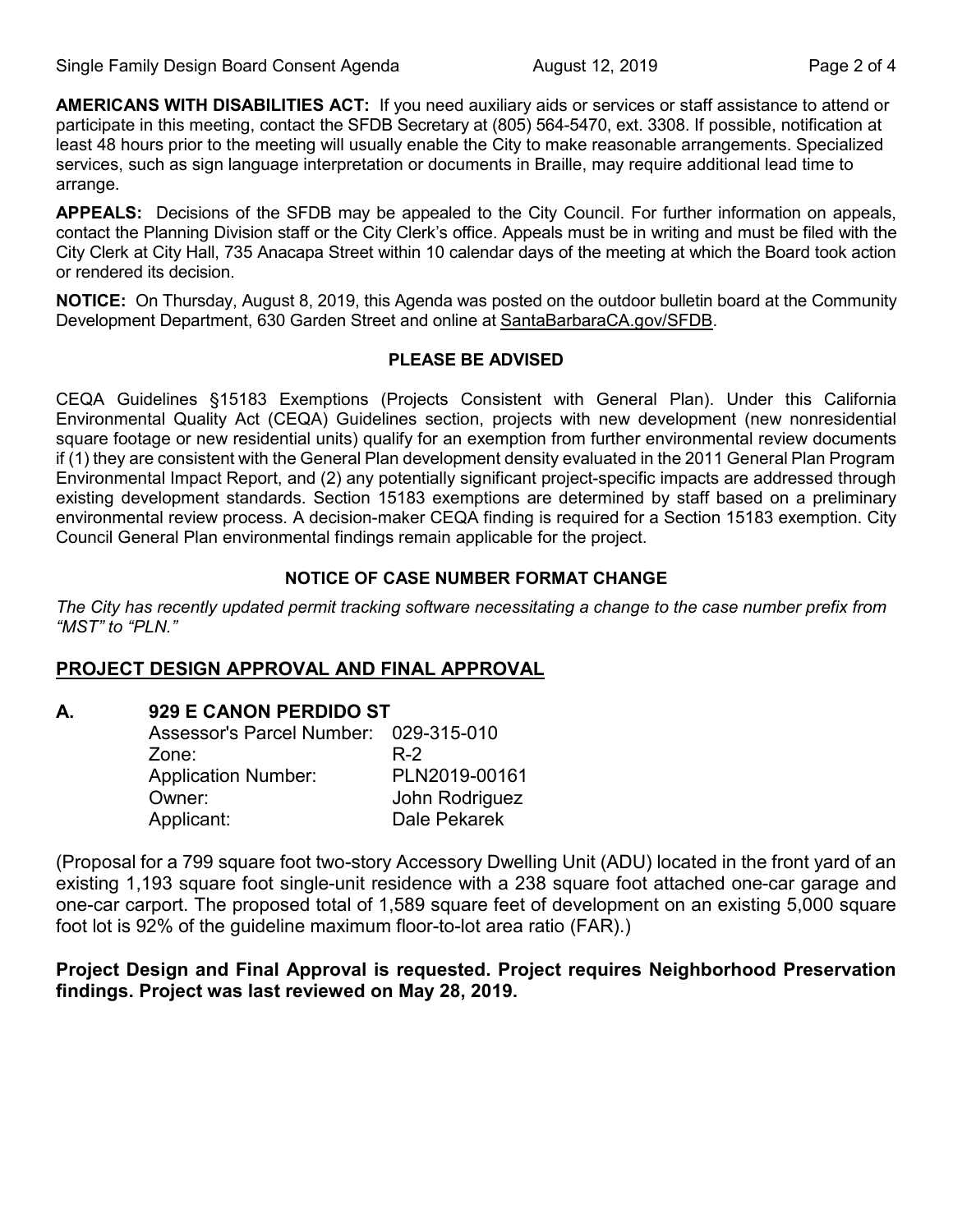## **PROJECT DESIGN APPROVAL AND FINAL APPROVAL**

**B. 1627 CALLE CANON**  Assessor's Parcel Number: 041-072-008 Zone: RS-6 Application Number: PLN2018-00229 Owner: Eric Eugene Kelley Applicant: Raymond Barajas

(Proposal to replace the existing 6' tall retaining wall in the same location and add spread footing to the new foundation. There are no proposed alterations to the existing single residential unit.)

**Project Design and Final Approval is requested. A Minor Zoning Exception is requested to allow the height of the retaining wall to exceed the maximum allowed height of 3'-6" within 10'-0" of the front lot line. Neighborhood Preservation, Hillside Design, and Sloped Lot findings are required. Project was last reviewed on May 21, 2018.**

### **NEW ITEM: PROJECT DESIGN APPROVAL AND FINAL APPROVAL**

| C. | <b>1785 CALLE PONIENTE</b>            |                                                |
|----|---------------------------------------|------------------------------------------------|
|    | Assessor's Parcel Number: 041-021-016 |                                                |
|    | Zone:                                 | RS-6                                           |
|    | <b>Application Number:</b>            | PLN2019-00363                                  |
|    | Owner:                                | <b>Suzanne Heller Brayton Survivor's Trust</b> |
|    |                                       | Suzanne Brayton, Trustee                       |
|    | Applicant:                            | Don Swann                                      |

(Proposal to construct a new garden retaining wall with stone veneer ranging in height from 5'-0" to 7'- 0". The wall runs along the eastern portion of the property for 70 linear feet. A 22 foot linear portion of the wall includes a 5'-0" tall wood fence on top of the 2'-0" retaining wall for a total height of 7'-0". The wall is located on a lot with an existing single-unit residence within the Hillside Design District.)

**Project Design and Final Approval is requested. Project requires Neighborhood Preservation, Hillside Design, and Sloped Lot findings.**